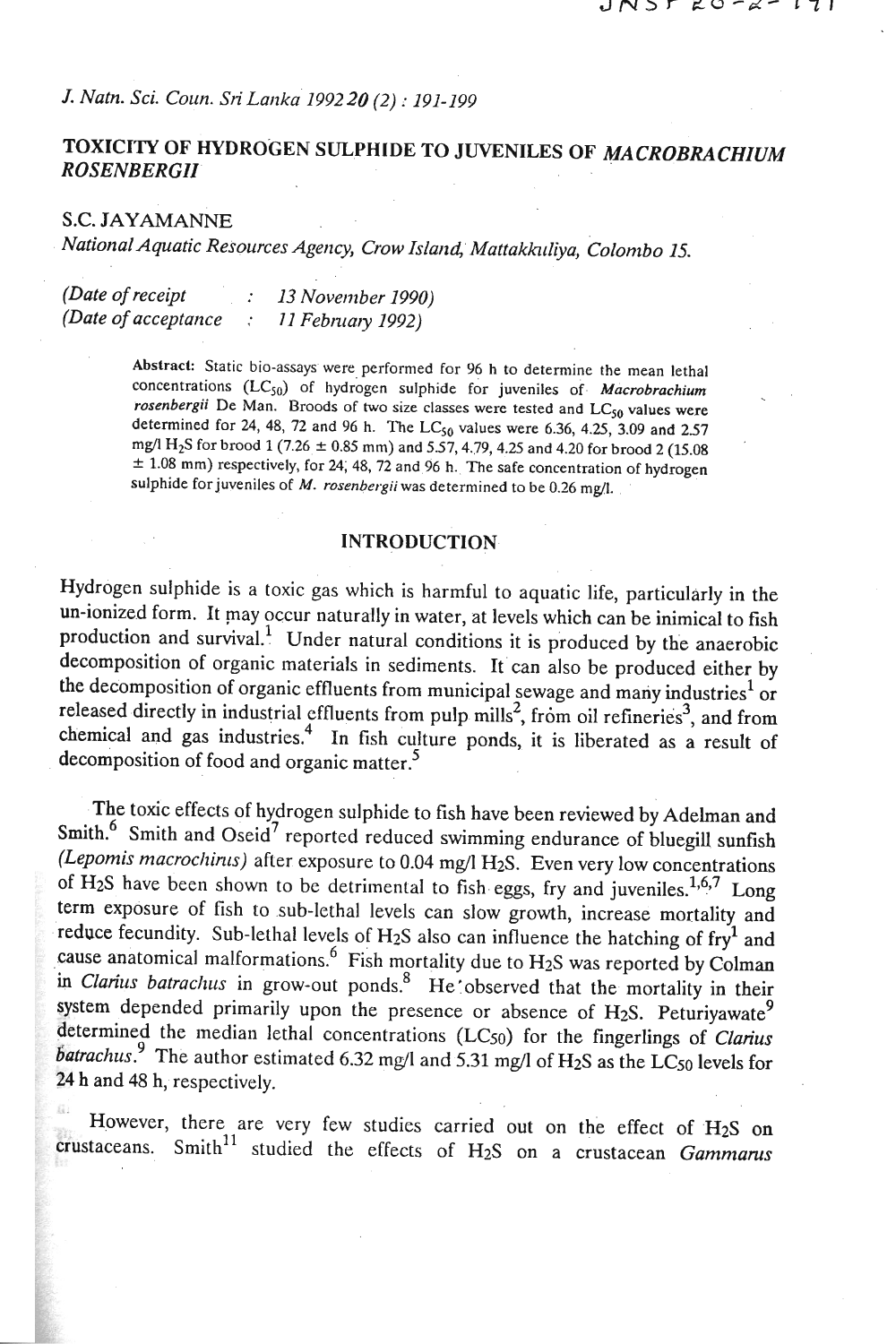*pseudolimnaeus* used as fish food, and indicated safe levels between 0.002 and 0.003  $m\varrho/1$ <sup>11</sup>

In the present study, experiments were performed to determine the  $LC_{50}$  values for juveniles of the giant freshwater prawn *Macrobrachium rosenbergii* De Man. This species was selected for two main reasons, viz. 1) its importance as an economically valuable and popularly cultured species in the Indo-Pacific region; 2) unsolved sudden mortalities occurring in grow-out ponds during the latter part of culture.

#### **METHODS AND MATERIALS**

Static bio-assays were performed for 96 h on two separate broods of 21-day and 2 month-old juveniles. Body weights of the specimens from the two broods were measured using a Sartorius balance with a precision of four decimal points. The body lengths of the specimens from the two broods were measured under the microscope using a stage micrometer. The mean  $\pm$  S.E. body weights of the specimens of the  $1<sup>st</sup>$ and  $2^{nd}$  broods were 0.0028  $\pm$  0.006 g and 0.005  $\pm$  0.002 g while the mean body lengths were 7.25  $\pm$  0.85 mm and 15.08  $\pm$  1.08 mm respectively.

Test solutions were prepared by diluting Na<sub>2</sub>S.9H<sub>2</sub>O fresh stock solution (1000) mg/l), prepared using deoxygenated distilled water. Dilution water was analysed for dissolved oxygen, pH, total alkalinity, total hardness, temperature and dissolved sulphides, prior to the experiment and once daily after the experiment was started. Temperature was measured using a thermometer, pH by a pH meter (ORION Ltd.). Dissolved oxygen was measured using a DO meter (YSI Model). Total alkalinity, total hardness and total sulphide were measured titrimetrically.<sup>10</sup>

A preliminary test was conducted to find out the critical range prior to the full-scale experiment. For the full-scale experiment concentrations of 1 mg/l, 2 mg/l, 4 mg/l, 6 mg/l and 8.0 mgl were tested along with a control. All test solutions were renewed every 24 h, at which time the H2S concentration was never less than 88% of the specified levels.

Tests were performed in 2 litre flasks covered with cork lids. Ten juveniles were placed in each flask and each concentration was run in triplicate for a total of 30 animals per concentration. Each experiment was repeated twice. The juveniles were starved for 24 h prior to the commencement of experiment and were not fed during the experimental period.

Dead prawns were counted and recorded at the exposure times of 1,2,3,6,9,12,24,48,72 and 96 h respectively. The death was defined as opaqueness in immobile animals and the dead prawns were removed from the test solutions immediately.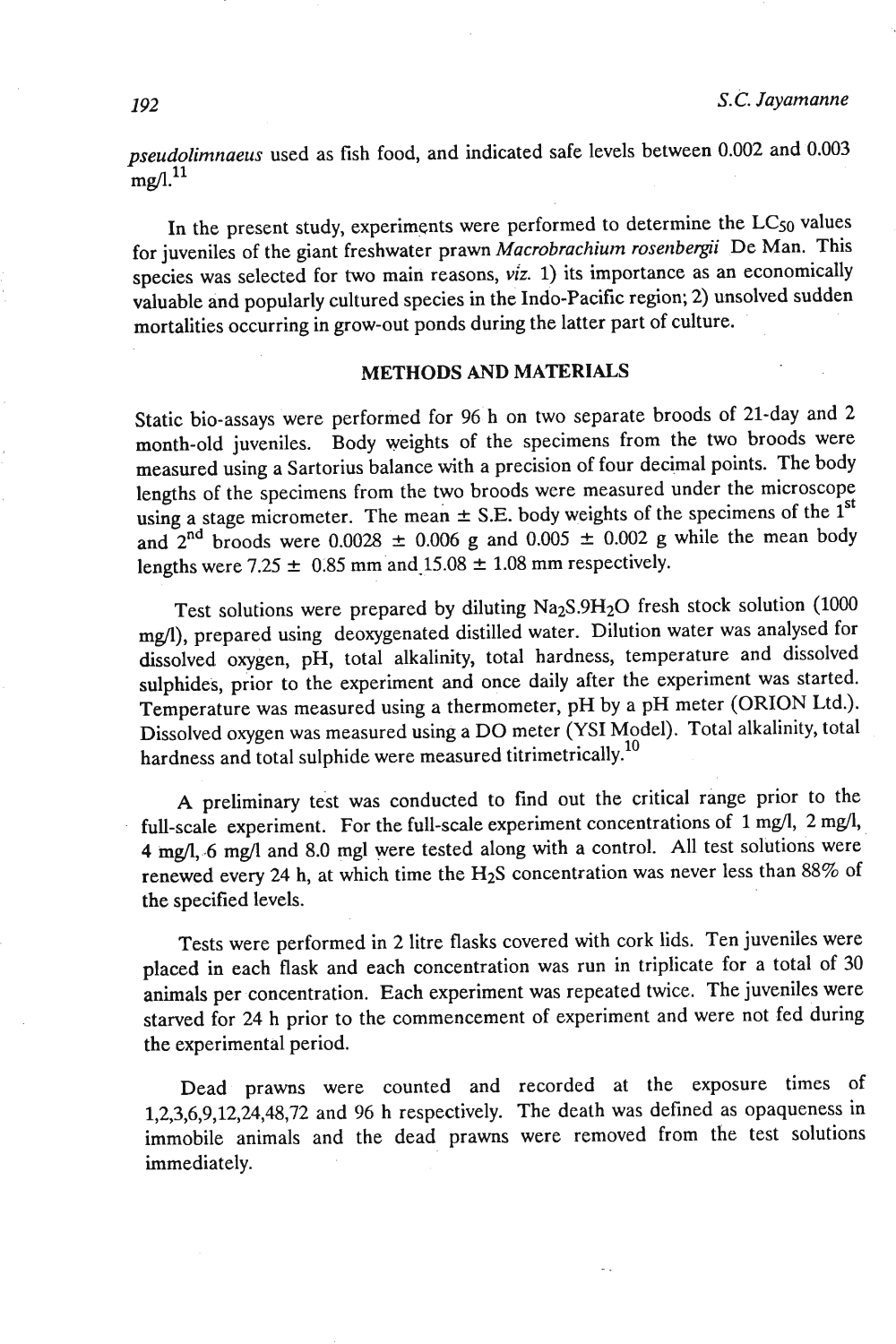The LCso values and 95% confidence intervals were calculated as described by Finney.<sup>12</sup> The data were analysed statistically by two-way ANOVA, the dependant variable being the time of death for each juvenile. Mortality of the controls, was 0% at the end of 96 h period. The LC50 value and 95% confidence limits of 96 h period for brood 2 were calculated according to the Litchfield and Wilcoxon.<sup>13</sup>

### **RESULTS AND DISCUSSION**

The chemical characteristics of dilution water are shown in Table 1. The dilution water used for brood 2 indicated higher pH and DO although the water was obtained from the same tank. Differences in temperature in water used in experiments involving brood 1 and 2 is specially due to the climatic changes. First brood was tested in late December, 1985, when the ambient temperature was low, while brood 2 was tested during early February, 1986, when the ambient temperature was higher.

| Parameter                                                                                                           | Dilution water<br>used for brood 1                                                              | Dilution water<br>used for brood 2                                                      |
|---------------------------------------------------------------------------------------------------------------------|-------------------------------------------------------------------------------------------------|-----------------------------------------------------------------------------------------|
| Dissolved oxygen (mg/l)<br>pH<br>Temperature $(^{\circ}C)$<br>Alkalinity as $CaCO3$ (mg/l)<br>Total hardness (mg/l) | $5.4 \pm 1.21$<br>$8.0 \pm 0.20$<br>$21.6 \pm 4.26$<br>224<br>$\pm$ 4.26<br>290 l<br>$\pm$ 2.78 | $6.1 \pm 1.32$<br>$8.8 \pm 0.15$<br>$26.1 \pm 0.50$<br>$242 \pm 5.68$<br>$301 \pm 3.83$ |

Table 1. Chemical characteristics of the dilution water used in bioassay experiments.

In all the test solutions prawns exhibited erratic movements. In the highest concentration (3.0 mg/l), erratic movement began after 30 min of exposure; while in the lowest concentration (1.0 mg/l) it began only after 80 - 96 h. The prawns swam up and down around the flask at the beginning and later jumped to the sides of the flask. They began to lose balance, swim to the surface and come down rapidly in upside down position and in a zig zag manner. They moved weakly at the bottom and died after a period of time. A similar behaviour of *Macrobrachium rosenbergii* juveniles exposed to lead was documented by Kalayanamitr.<sup>14</sup> He suggested that the erratic movement may be due to the affected central and peripheral nervous system. The major effect of hydrogen sulphide is exerted on the nervous system, the eyes and the respiratory system and the type of poisoning depends on the duration and level of exposure to gas.<sup>15</sup> In the present study it was observed that the prawns lost balance in test solutions indicating that their nervous systems were affected.

Percentage mortality of juvenile prawns in relation to exposure times are given in Table 2. A 100% mortality occurred both in brood 1 and 2 within a 24 h period at the highest concentration (8.0 mg/l). At the 6.0 mg/l concentration 100% mortality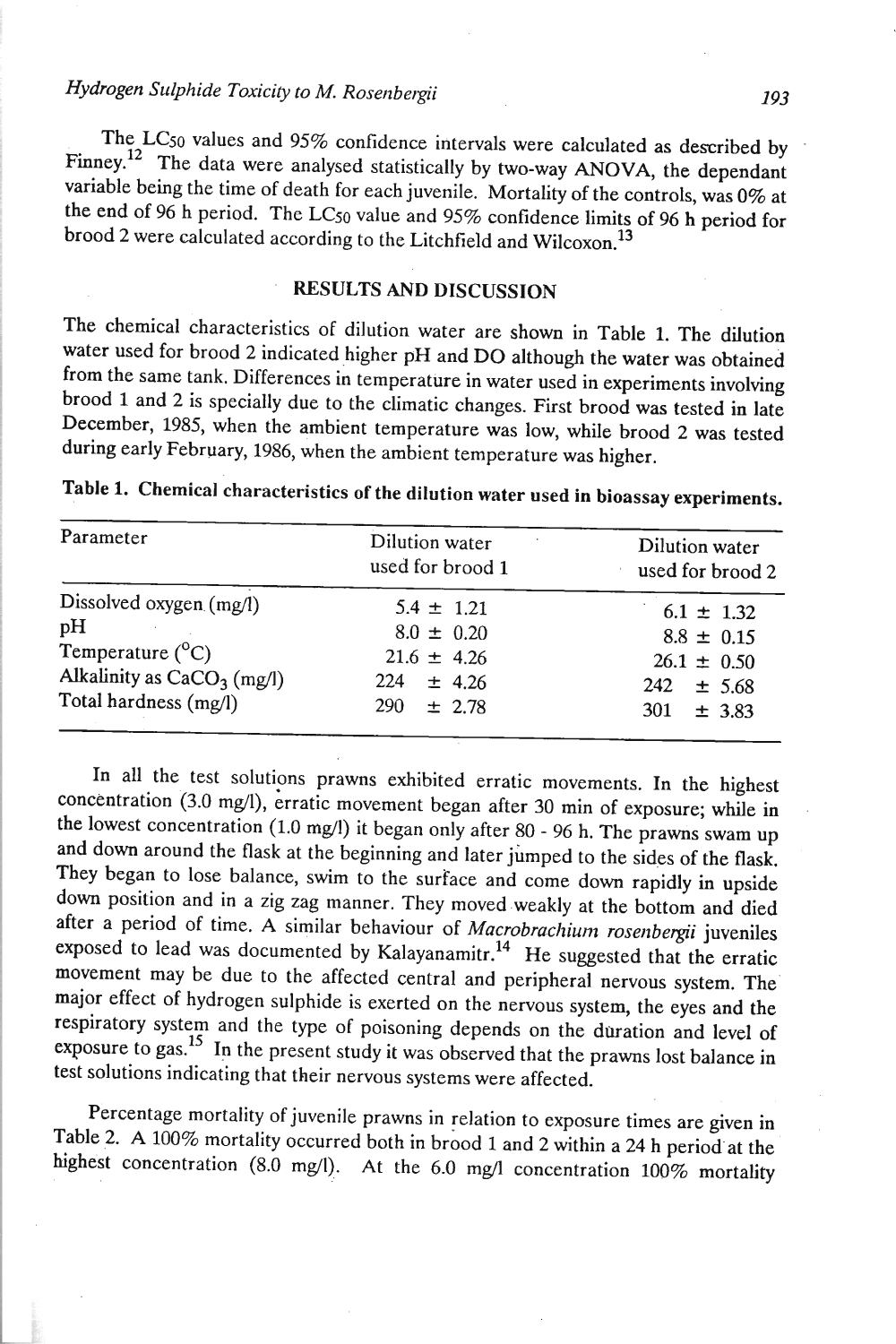occurred at 96 h period. No mortality was observed in any of the test solutions due to cannibalism although this species is well known for their cannibalistic nature. Some attempts at feeding on dead prawns were observed but this was prevented by removing the dead prawns immediately. The relationship between exposure time and % mortality observed in the present instance is different from that observed for fish. In a study of *Clarius batrachus*, Peturiyawate<sup>9</sup> observed that the fish get adapted to the toxic environment after *24* h **of** expasure? In the present study the mortality increased with the time of exposure until the end of the experiment.

| Concentration    | Number | <b>Brood</b> | Exposure time (h) |          |          |              |
|------------------|--------|--------------|-------------------|----------|----------|--------------|
| of $H_2S$ (mg/l) | tested |              | 24                | 48       | 72       | 96           |
| $\bf{0}$         | 30     |              | O                 | 0        | $\Omega$ | $\mathbf{0}$ |
|                  |        | 2            | $\Omega$          | $\bf{0}$ | $\Omega$ | 0            |
| 1.0              | 30     |              | - 0               | 3.3      | 3.3      | 3.3          |
|                  |        | 2            | 0                 | 0        | 0        | 0            |
| 2.0              | 30     |              | O                 | 3.3      | 10.3     | 23.3         |
|                  |        | 2            | 0                 | 3.3      | 3.3      | 13.3         |
| 4.0              | 30     |              | 3.3               | 43.3     | 73.3     | 86.7         |
|                  |        | 2            | 10.3              | 20.7     | 26.7     | $-46.7$      |
| 6.0              | 30     |              | 46.7              | 70.0     | 96.7     | 100          |
|                  |        | 2            | 60.0              | 80.0     | 96.7     | 100          |
| 8.0              | 30     |              | 76.7              | 100      |          |              |
|                  |        | 2            | 93.3              | 100      |          |              |

### **Table 2. Percent mortality of the M.** *rosenbergii* **juveniles exposed to different concentrations of hydrogen sulphide for 24h, 48h, 72h and 96 h.**

Percent mortality of juvenile prawns in relation to concentrations are given in Figure 1 and 2. Percent mortality increased with the increase in concentrations.

The two broods of juveniles were similar in susceptibility to  $H_2S$  concentration. At exposure times of 24, 48, 72, and 96 h, no significant difference was found  $(p < 0.005)$  in the % mortalities between the two broods.

 $\sum$ The LC<sub>50</sub> values, their confidence limits are presented in Table 3. LC<sub>50</sub> value for 96 h were 2.57 mg/l and 4.2 mg/l respectively for brood 1 and brood 2. The differences *in* **LC50** vaIues for specimens of brood 1 and brood *2* may probably be due to either the size of the prawn or the water quality, specially pH, DO and temperature. According to the toxicity curie (Figure 3) the smaller juveniles seem to get adjusted to the toxic environment easily compared to the bigger ones. However, during the tests conducted with brood *2* specimens, pH and DO were higher compared to the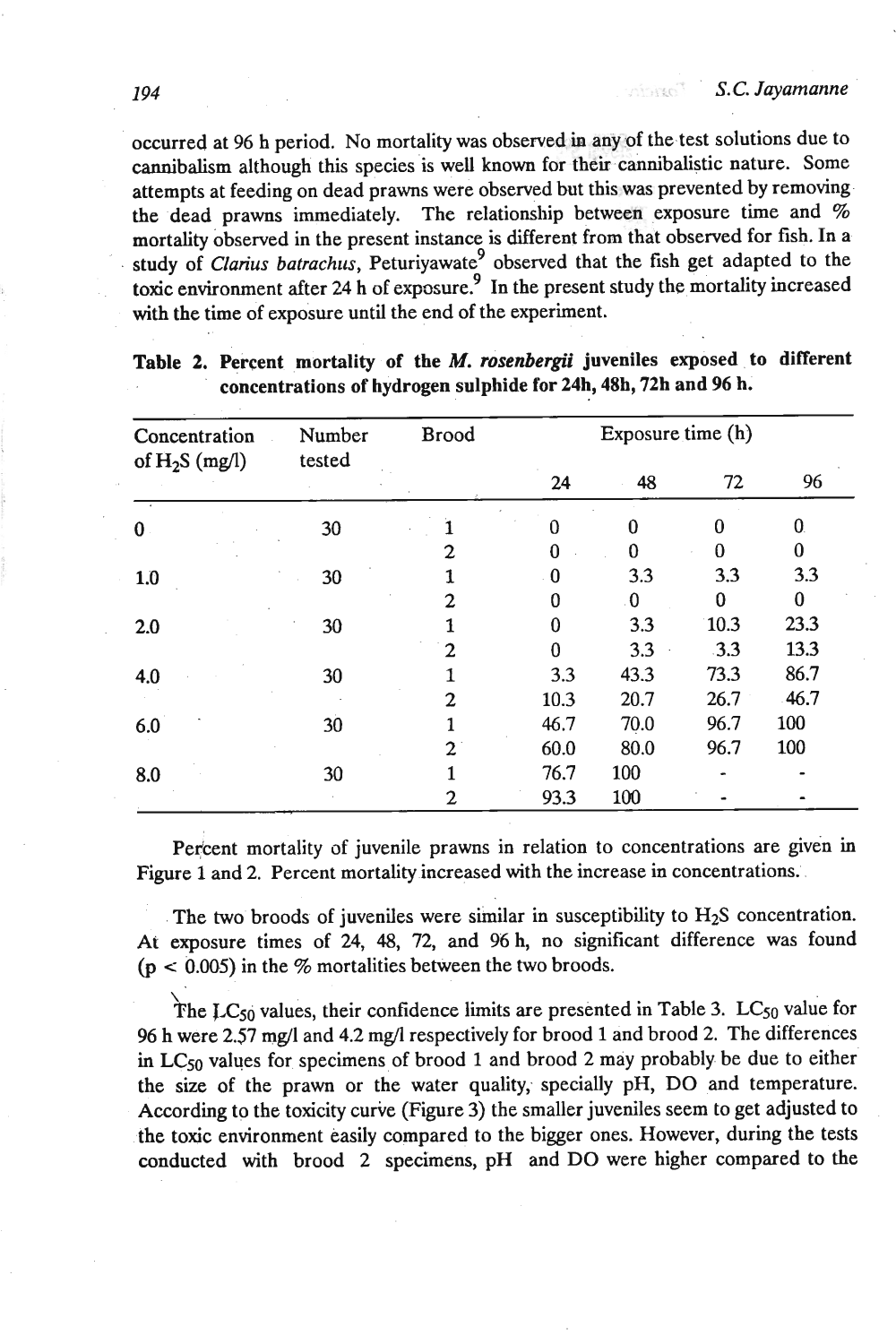## *Hydrogen Sulplride Toxicity to M. Rosenbergii 195*

brood 1. Adelman and Smith reported that lower oxygen levels resulted in lower **LCso**  values in finfish.<sup>16</sup> Colby and Smith<sup>1</sup> and Adelman and Smith<sup>6</sup> found the same effect in other finfish species, although the latter authors found no effect of oxygen differences on the toxicity of hydrogen sulphide to northern pike eggs. In the presept study, the specimens from brood 2 which were at a lower dissolved oxygen level







Figure 2: Per cent mortality of the juveniles of *M. rosenbergii* (brood 2) exposed to different **concentrations of hydrogen sulphide for 24,48,72 and 96 h**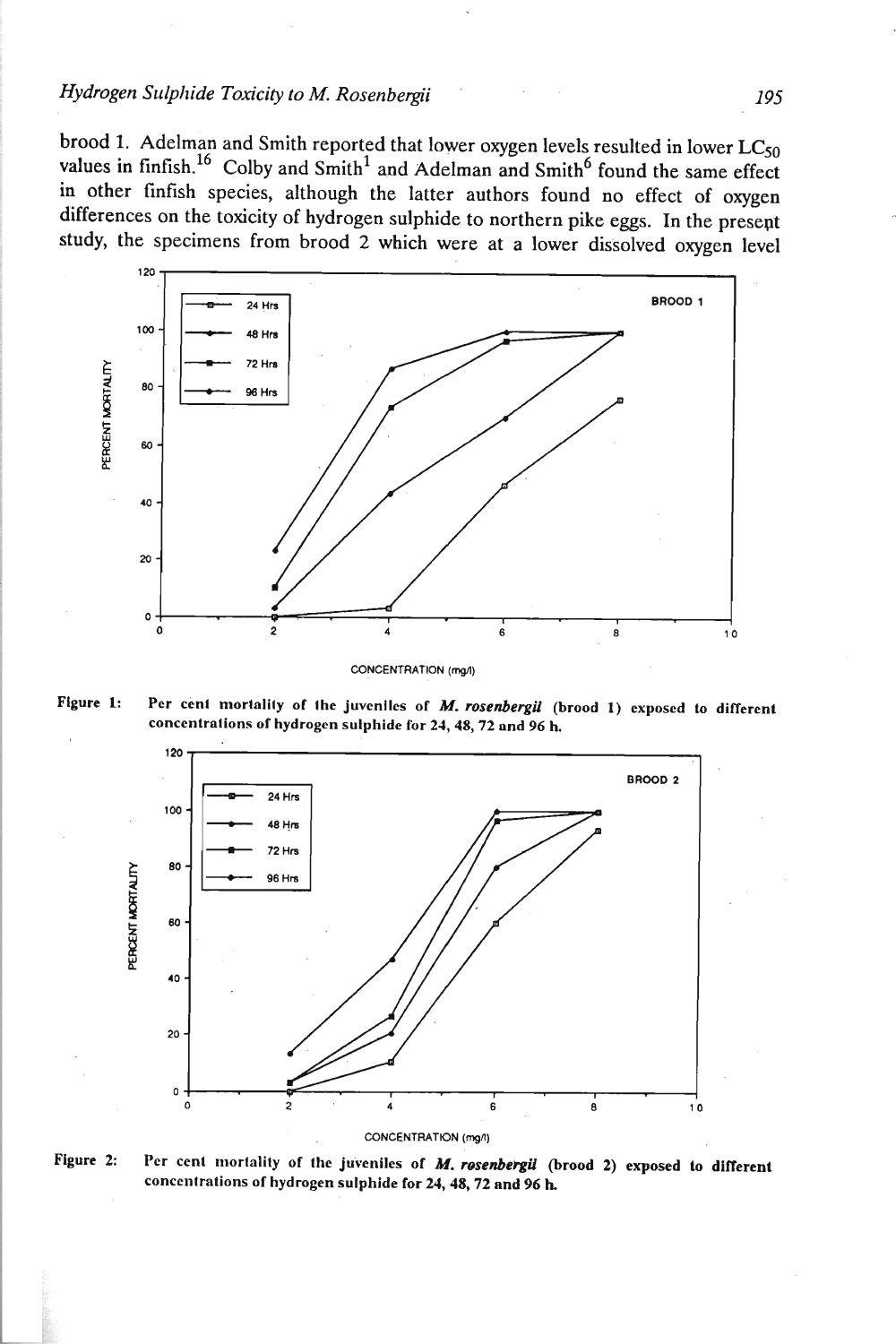showed lower LC50 values. Jones<sup>16</sup> and Bonn and  $Follis<sup>17</sup><sub>1</sub> showed that raising the pH$ could in turn lower the toxicity of un-ionized hydrogen sulphide. At higher pH, the greater proportion of hydrogen sulphide is in the form of ionized hydrogen sulphide which is less toxic. It was also observed in the present study that at higher pH juveniles of brood 2 showed less toxicity effects.

| Time | $LC_{50}$ values mg/l |         | 95% confidence limits mg/l |                    |  |
|------|-----------------------|---------|----------------------------|--------------------|--|
|      | brood 1               | brood 2 | brood 1                    | brood <sub>2</sub> |  |
| 24   | 6.36                  | 5.57    | $5.81 - 6.95$              | $5.13 - 6.04$      |  |
| 48   | 4.25                  | 4.79    | $3.36 - 5.39$              | $3.77 - 6.09$      |  |
| 72   | 3.03                  | 4.25    | $2.65 - 3.46$              | $3.03 - 5.95$      |  |
| 96   | 2.57                  | 4.20    | $2.21 - 2.98$              | $2.38 - 7.39$      |  |

# Table 3. LC<sub>50</sub> values and 95% confidence limits at indicated times during 96 h test of **the toxicity of hydrogen sulphide.**



Figure 3: The toxicity curve of hydrogen sulphide for juveniles of *M. rosenbergii.* 

196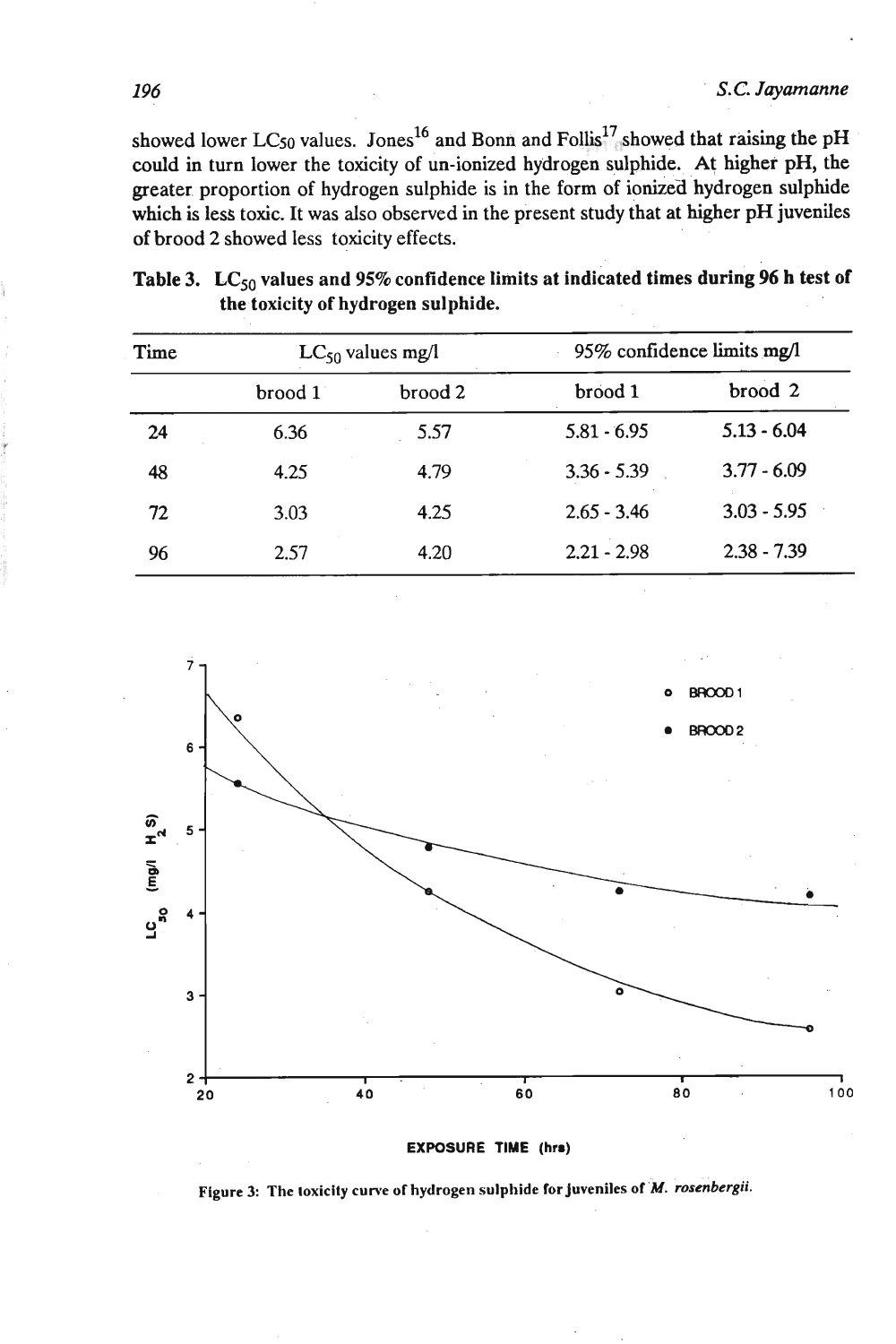## *Hydrogen Sulphide Toxicity to M. Rosenbergii* 197

reported by various authors. Doudoroff and  $Katz^{18}$  reported that the concentrations below 10.0 mg/l (mostly 1.0 - 6.0 mg/l) were lethal to several fish species such as Lepomis gibborus, Salmo gairdneri, Catostomus commersoni, Carassius auratus and *Cyprinius carpio.*<sup>18</sup> Bonn and Follis reported that fish could survive in H<sub>2</sub>S concentrations between 0.3 and 4.0 mg/l.<sup>17</sup> Colby and Smith showed that 0.3 mg/l sulphide were acutely lethal to the amphipod *Gammanus pseudolimnaeus* eggs and fry.<sup>1</sup> Bonn and Follis found that 24 h  $LC_{50}$  value for fingerlings of channel cat fish *(Ictalurus punctatus)* ranged from  $0.53 - 0.8$  mg/l of  $H_2S$ .<sup>17</sup> Peturiyawate reported that the 48 h  $LC_{50}$  value for *Clarius batrachus* as  $6.52 \text{ mg/l}^9$ . The LC<sub>50</sub> values obtained in this study lie within the range given by Doudoroff and Katz.<sup>18</sup> The value is lower than that observed for *Clarius batrachus* and *Carassius auratus*<sup>9,10</sup> Unfortunately, no data are available on the  $H_2S$  toxicity of other prawn species for comparison. The safe concentration of H2S which is equivalent to 20% of the *LCso* was calculated according to Peturiyawate<sup>9</sup> and was found to lie within the range of 0.26 - 0.43 mg/l of hydrogen sulphide.

#### **Acknowledgements**

I thank the Food and Agricultural Organization/National Acoustical Contractors Association for funding this study under the young scientists programme in Bangkok, Thailand. I am grateful to Dr. Kwei Lin, who suggested this study, Dr. Mali Boonyaratpalin and Dr. Maitree Duangsawasdi for guiding and helping me during the conduct of experiments, to Mr. Arnnop Jirawithayaboon for his assistance, and to Miss. Chujit Thongprapai for typing the manuscript. My special thanks are due to Mrs. J. L. Antiporda for improving the manuscript.

#### **References**

- **1.** Colby P.J. & Smilh L.L.Jr. (1967). Survival of walleye egg and fry on paper fiber sludge deposits in Rainy River, Minnesota, *Transactions of the American Fislteries Society 96* : 278-296.
- 2. Van Horn W.M., Anderson J.B. & Katz M. (1949). The effect of kraft pulp mill vastes on some aquatic organisms. *Transactions of the American Fisheries Society* 9: 55-63.
- 3. Dorris T.C., Gould W. & Jenkins C.R. (1960). Toxicity bio-assay of oil refinery effluents in Oklahoma, pp. 276-285. In: *Biological problems in water pollution*. Taft y. Sanitation Engineering Centre, U.S.A. ä1
- **4.** Ellis M.M. (1937). Detection and measurement of stream pollution. *Bulletin of the Bureau of Fisheries 48: 365-437.*
- **5.** Boyd C.E. (1979). Water quality in warm water fish ponds. Auburn University Agricultural Experimental Station. (vii) p. 359. Auburn, Alabama.